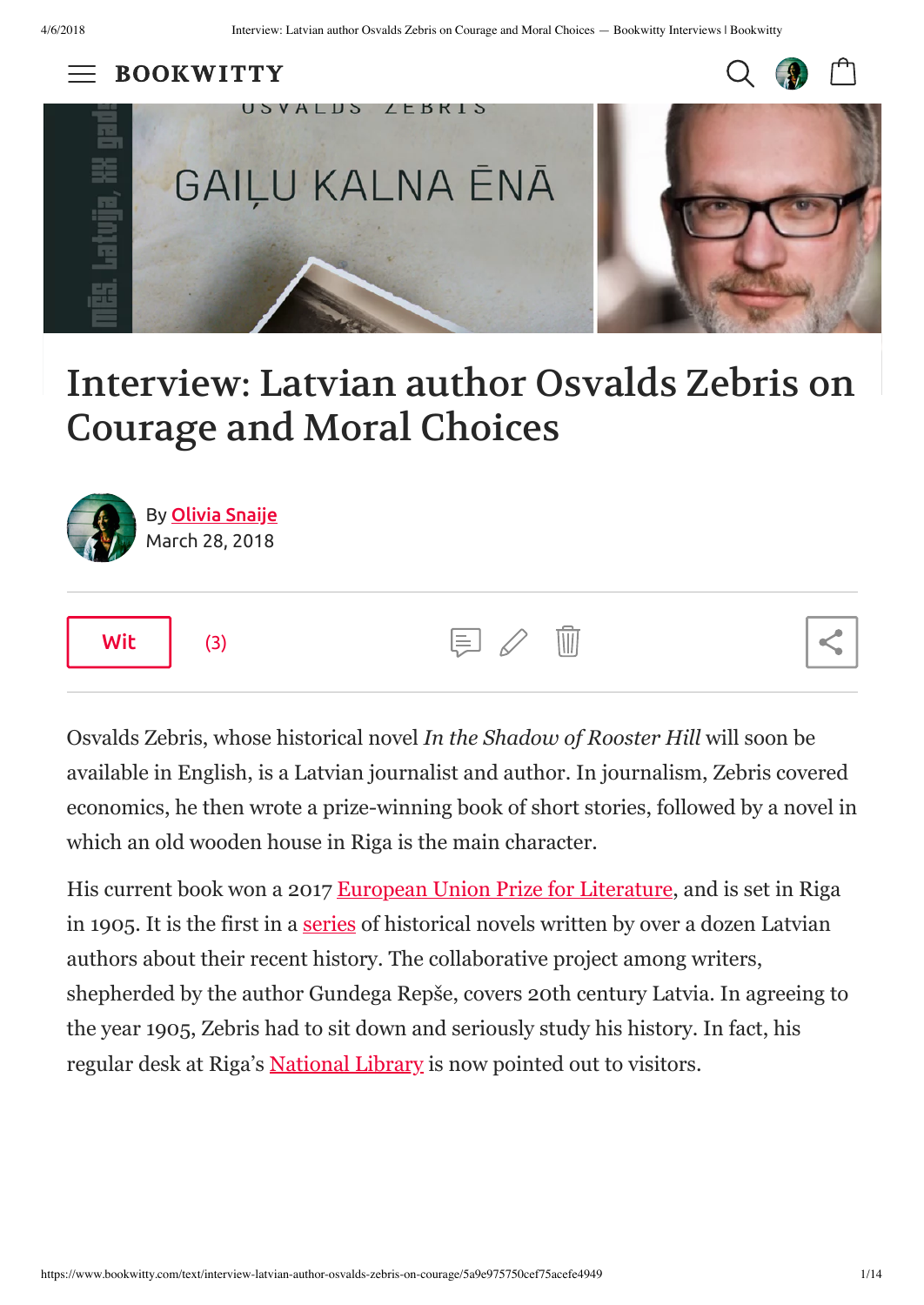

"With this novel I realized that I needed to be close to historical events, and because I'm not an historian, two thirds of my time was spent studying all this history," said Zebris.

*In the Shadow of Rooster Hill*, published in Latvian in 2014, is translated by Jayde Will and will be available in September 2018 with **[Jantar Publishing](http://www.jantarpublishing.com/)**. It is set at a time when Latvia was under the Russian Empire's rule, and demonstrations were taking place against Russian autocracy and German landowners in the country. Zebris was interested in writing about issues of morality and the choices Latvians made when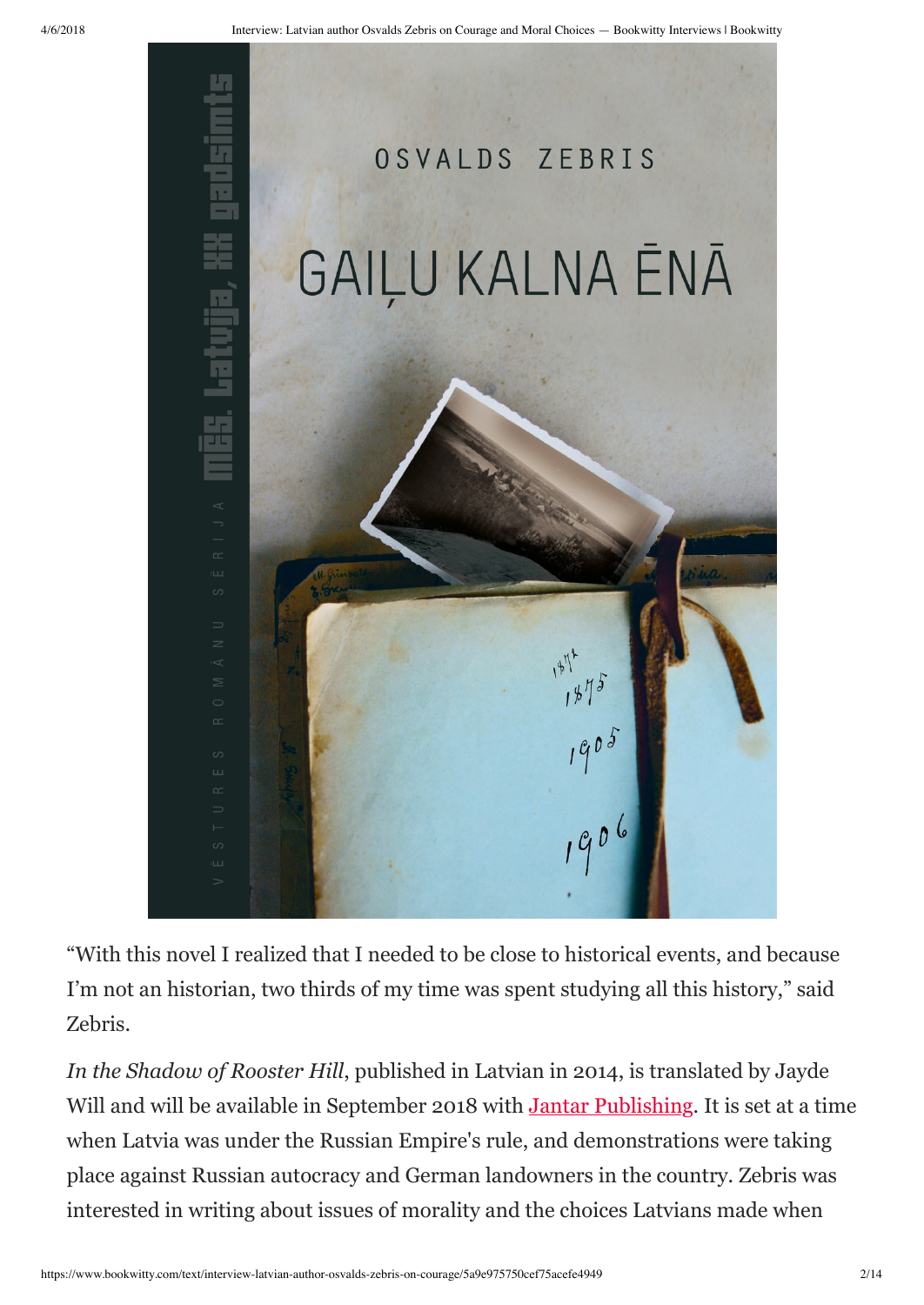#### 4/6/2018 Interview: Latvian author Osvalds Zebris on Courage and Moral Choices — Bookwitty Interviews | Bookwitty

they were under pressure; his main character, Rūdolfs, is unable to make decisions or stand up for what he believes in. Zebris put the city of Riga into context at the time:

"Only some educated Latvians had begun to dream about independence. There were revolutionary movements in Russia and this spread to Latvia in 1905 and 1906, which were years of violence in Riga and elsewhere. What choices did we make when we were under pressure to do something courageous and to express ourselves? It's not so easy during difficult times. I read lots of research by historians, news items published in newspapers, and a diary of a policeman. I realized that people often didn't have feelings of shame or regret when violent actions were commited. I tried to imagine how a normal person might feel, and this is how I invented Rūdolfs, who wasn't strong enough to go against the general flow."

Zebris points out that at the beginning of the 20th century Latvia was living under the Russian empire and was just beginning to think about itself as an independent nation.

"We began to realize that we could do something together. People from different cities and from the country began to think about national identity. There was a first generation of Latvian teachers who tried to teach in Latvian, which was prohibited during the Czar's regime. Punitive action was taken not only against revolutionaries but also against teachers. About 1,000 teachers were killed, imprisoned, or fired from schools. This is a large number for a small nation."

What continues to fascinate Zebris about this failed revolution—and he freely admits to being unable to answer the question—is how people actually organized themselves?

"Two universes came together; the factory workers in Riga and the farmers in the countryside who were living a nearly feudal system with German landowners. How were they united during this time when Facebook didn't exist, and who was behind it?"

Zebris has maintained his interest in courage and moral choices in his newer work, whether it's writing a short story or a script for television about teenagers.

"Nowadays in life, lack of courage is the root of very big problems. As human beings we can't realize ourselves fully if we are not courageous. Latvia used to be full of brave men and women because the time called for bravery. The more comfortable we are,